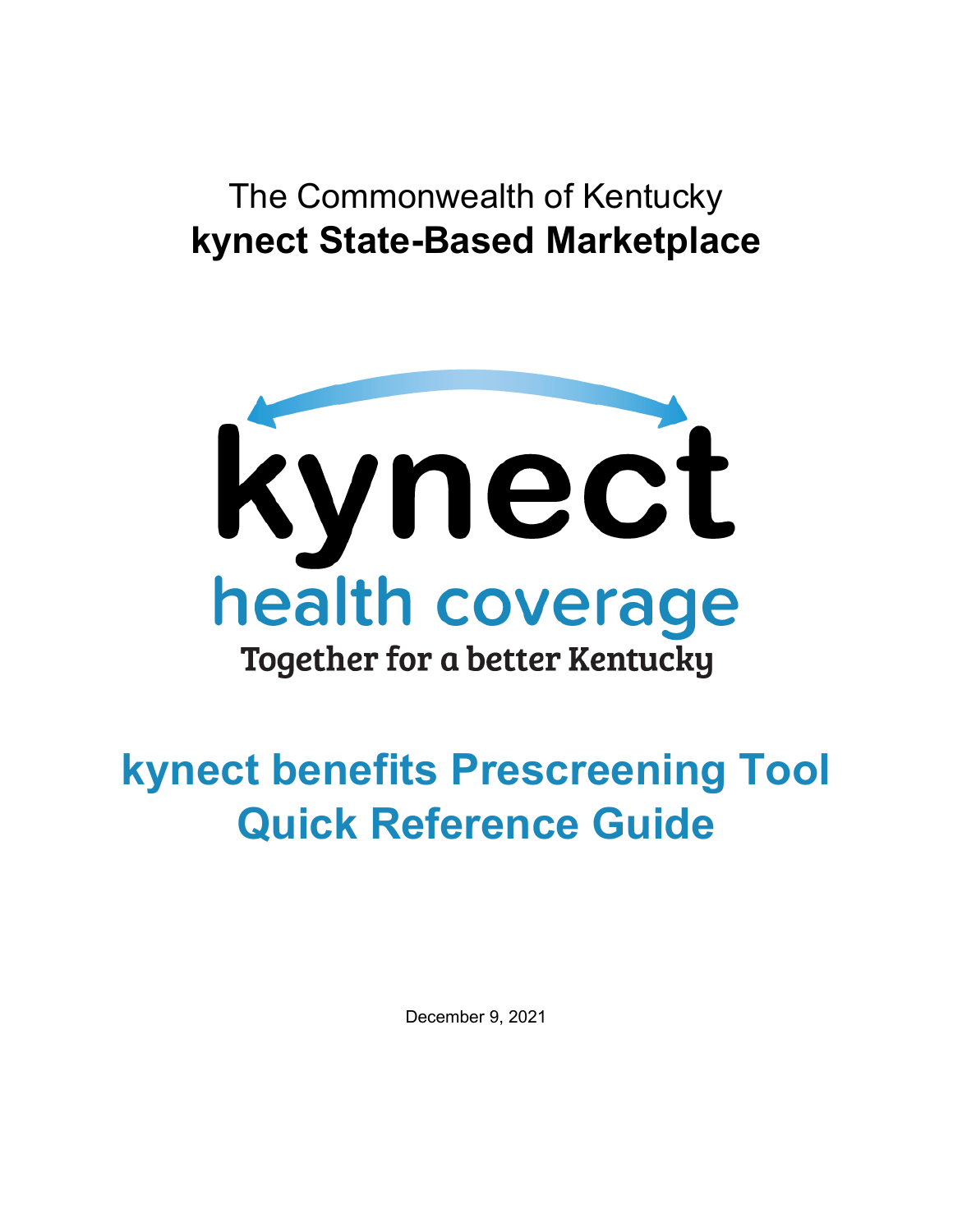# **Introduction**

This Quick Reference Guide is intended to instruct users how to navigate the kynect benefits Prescreening Tool and the Browse Plans feature.

# **Table of Contents**

| 2.1 |  |
|-----|--|
| 2.2 |  |
| 2.3 |  |
| 2.4 |  |
|     |  |
|     |  |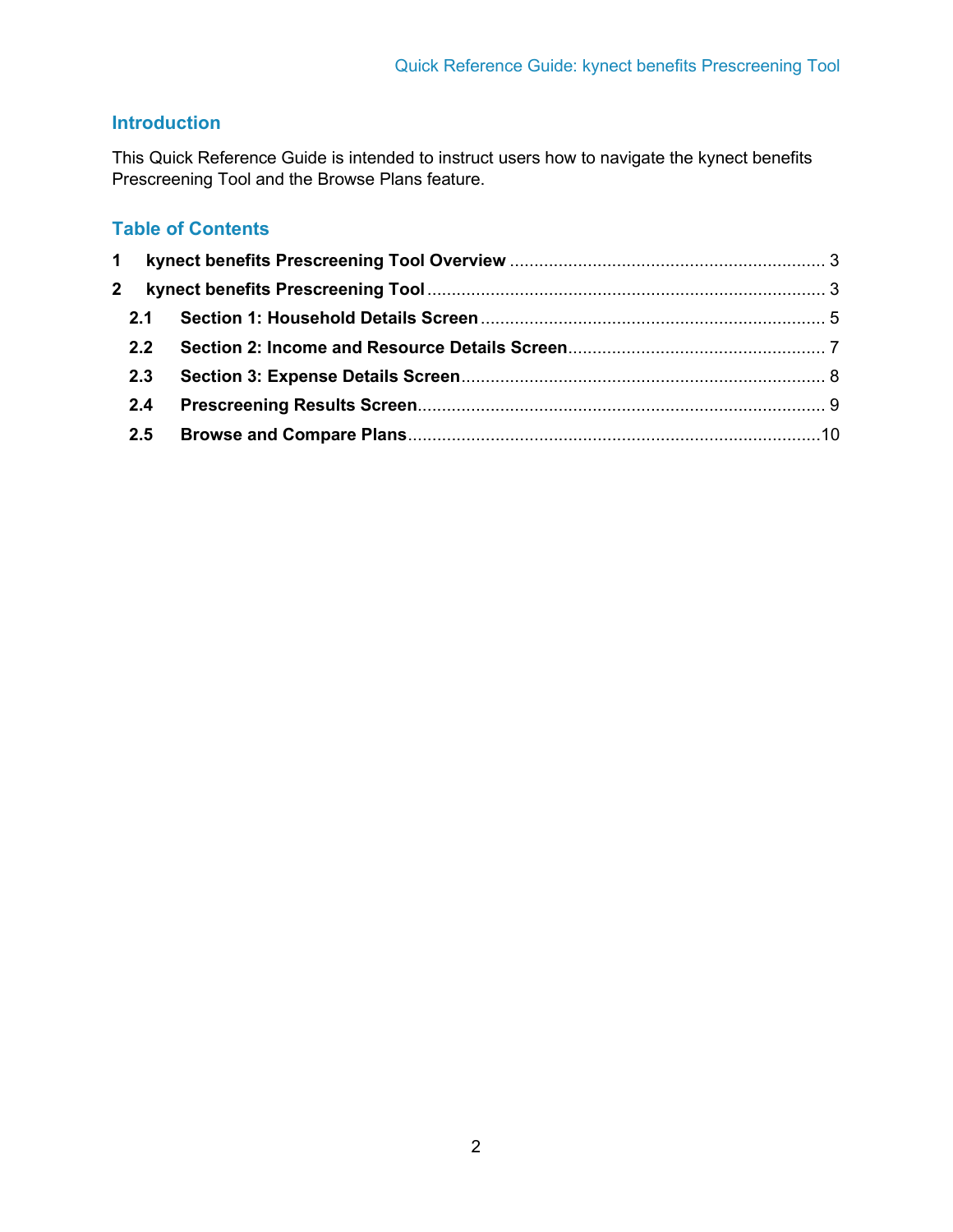# <span id="page-2-0"></span>**1 kynect benefits Prescreening Tool Overview**

The kynect benefits Prescreening Tool allows Residents to anonymously enter information to check potential eligibility across Health Assistance (Medicaid and Kentucky Children's Health Insurance Program), Food Assistance (Supplemental Nutrition Assistance Program), Financial Assistance for Families with Children (Kentucky Transitional Assistance Program), Child Care Assistance (Child Care Assistance Program), and Health Insurance Premium Payment Assistance (Kentucky Integrated Health Premium Payment Program). The Prescreening Tool is not an application and does not guarantee eligibility. To determine eligibility for any program a full benefits application must be completed.

## <span id="page-2-1"></span>**2 kynect benefits Prescreening Tool**

1. Navigate to the kynect benefits website at [kynect.ky.gov/benefits.](https://kynect.ky.gov/benefits/s/?language=en_US)



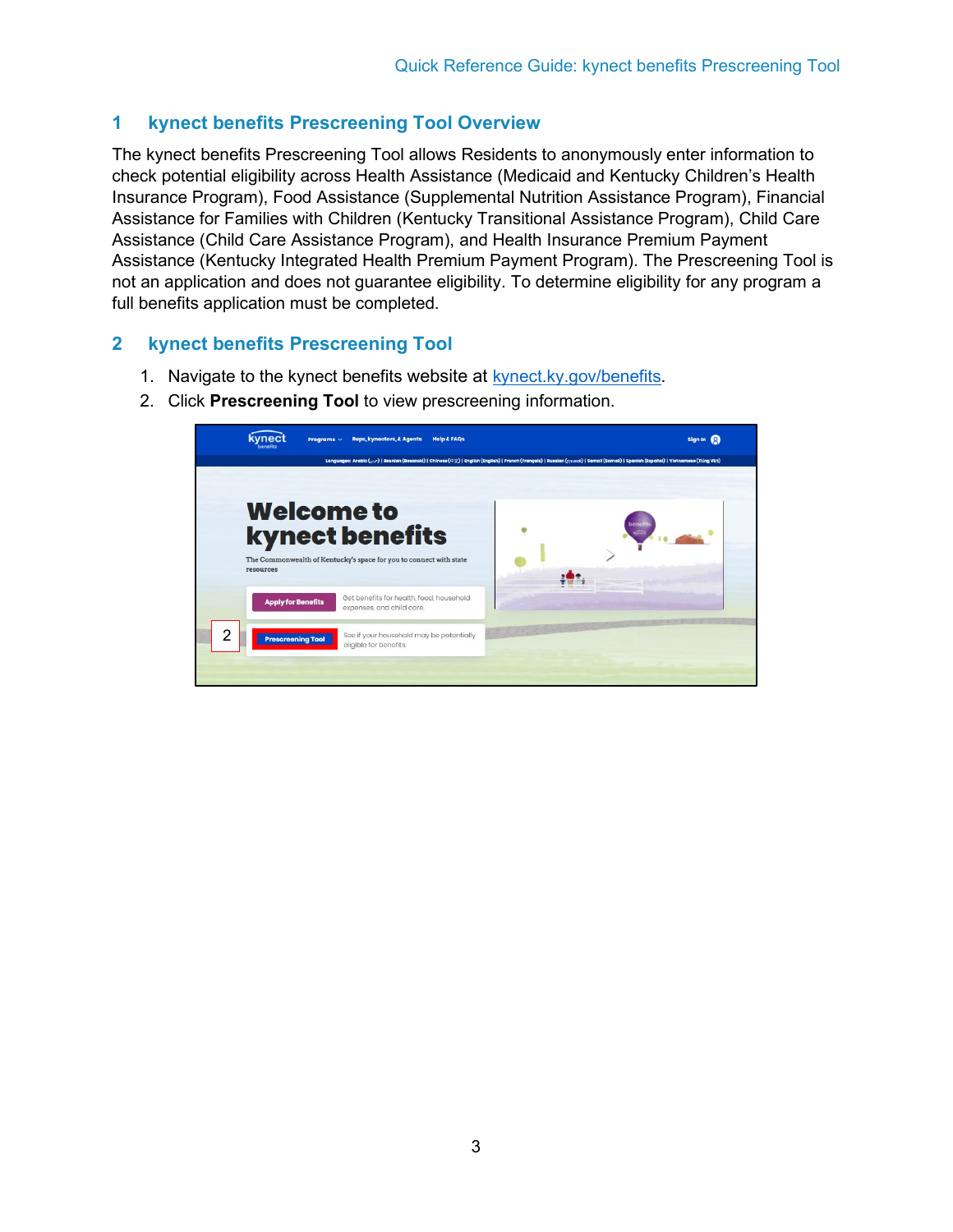- 3. After reviewing the prescreening information, check the **box** to confirm the Resident is not a robot.
- 4. Click **Start Prescreening Tool**.

| ⋒<br>eligible for benefits. You need to complete a full benefits application in order to determine<br>eligibility for any program. | The Prescreening Tool is not an application. The results do not guarantee you will or will not be |
|------------------------------------------------------------------------------------------------------------------------------------|---------------------------------------------------------------------------------------------------|
| We will check potential eligibility across the following:                                                                          |                                                                                                   |
| 1. Health Assistance                                                                                                               |                                                                                                   |
| 2. Food Assistance                                                                                                                 |                                                                                                   |
| 3. Financial Assistance for Families with Children<br>4. Child Care Assistance                                                     |                                                                                                   |
| 5. Health Insurance Premium Payment                                                                                                |                                                                                                   |
| <b>Basic Eligibility requirements for all programs:</b>                                                                            |                                                                                                   |
|                                                                                                                                    |                                                                                                   |
| • You must be a resident of Kentucky                                                                                               |                                                                                                   |
|                                                                                                                                    |                                                                                                   |
| • You must be a US citizen or qualified immigrant                                                                                  |                                                                                                   |
| 3                                                                                                                                  | 4                                                                                                 |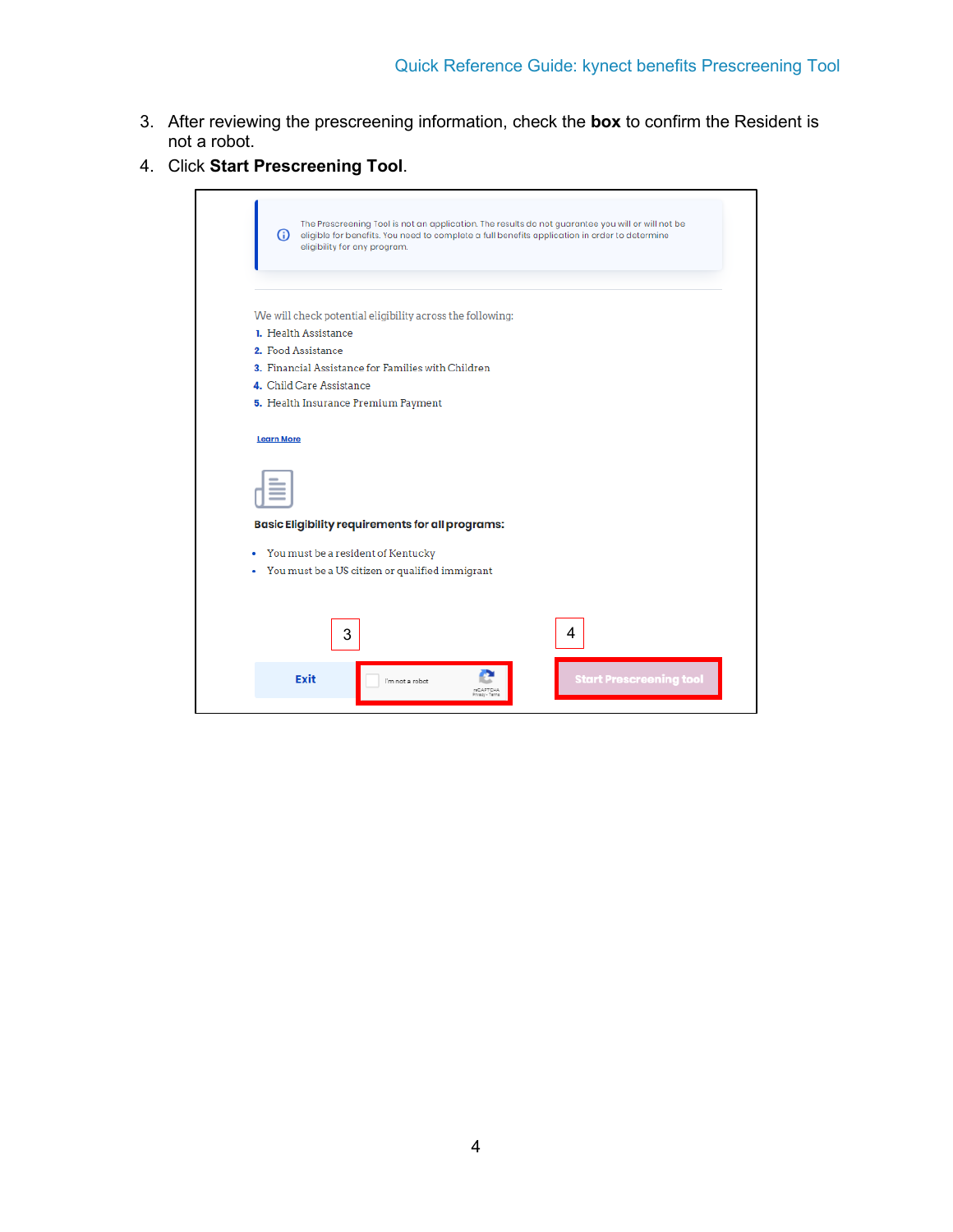#### <span id="page-4-0"></span>**2.1 Section 1: Household Details Screen**

The **Household details** screen asks about the number of people in the household and situations that apply to the household.

- 5. Enter the **Number** for *How many people are in the household?.*
- 6. Click **Yes** or **No** for *Are there any children age 18 years old or younger in the household?.*
- 7. Click **Yes** *or No for Is anyone in the household pregnant?.*

|                          | Languages: Arabio ((cy)   Bosnian (Bosanski)   Chinese (472)   English (English)   French (Français)   Russian (pocosii)   Somali (Somali)   Spanish (Español)   Vietnamese (Timg Vict) |  |
|--------------------------|-----------------------------------------------------------------------------------------------------------------------------------------------------------------------------------------|--|
| <b>PRESCREENING TOOL</b> |                                                                                                                                                                                         |  |
|                          | <b>Household details</b>                                                                                                                                                                |  |
|                          | Section 1 of 3                                                                                                                                                                          |  |
|                          | Complete the questions below about the household's members.                                                                                                                             |  |
| 5                        | How many people are in the household?                                                                                                                                                   |  |
|                          |                                                                                                                                                                                         |  |
|                          |                                                                                                                                                                                         |  |
| 6                        | Are there any children age 18 years old or younger in the household?<br>Yes<br><b>No</b>                                                                                                |  |
|                          |                                                                                                                                                                                         |  |
|                          | Is anyone in the household pregnant?                                                                                                                                                    |  |
| $\overline{7}$           | Yes<br><b>No</b>                                                                                                                                                                        |  |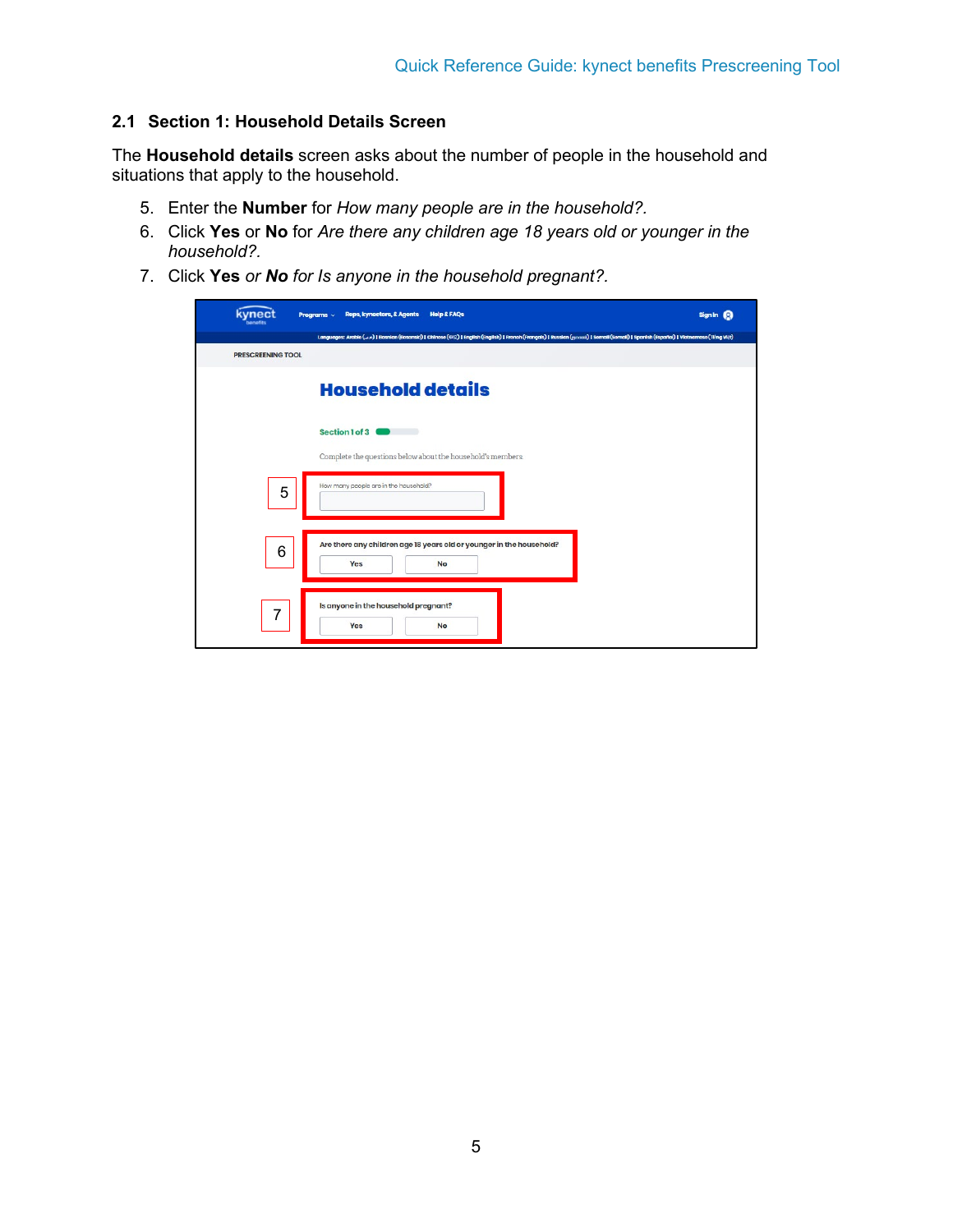- 8. Click **Yes** or **No** for *Is anyone in the household a migrant or seasonal farm worker?.*
- 9. Click **Yes** or **No** for *Is anyone in the household age 60 or older, blind, or disabled?.* 
	- a. If **Yes**, click **Yes** or **No** for *Is anyone in the household receiving Supplemental Security Income (SSI)?*.
	- b. If **Yes**, click **Yes** or **No** for *Is anyone in the household receiving Long Term Care (LTC) services, such as through waiver or a nursing facility?.*
	- c. If **Yes**, click **Yes** or **No** for *Is anyone in the household receiving Medicare?.*
- 10. Click **Yes** or **No** for *Does anyone in this household have an employer that offers healthcare coverage?.* 
	- a. If **Yes**, enter the **Number** for *How much is the monthly premium that is paid towards the healthcare coverage?.*
	- b. If **Yes**, enter the **Number** for *How many members are enrolled in the policy?.*
- 11. Click **Next** to proceed to **Section 2** of the kynect benefits Prescreening Tool.

| 8  | Is anyone in the household a migrant or seasonal farm worker?<br><b>Yes</b>            | <b>No</b> |    |             |  |
|----|----------------------------------------------------------------------------------------|-----------|----|-------------|--|
| 9  | Is anyone in the household age 60 or older, blind or disabled?<br>Yes                  | <b>No</b> |    |             |  |
| 10 | Does anyone in this household have an employer that offers healthcare coverage?<br>Yes | No        |    |             |  |
|    | <b>Back</b>                                                                            | Exit      | 11 | <b>Next</b> |  |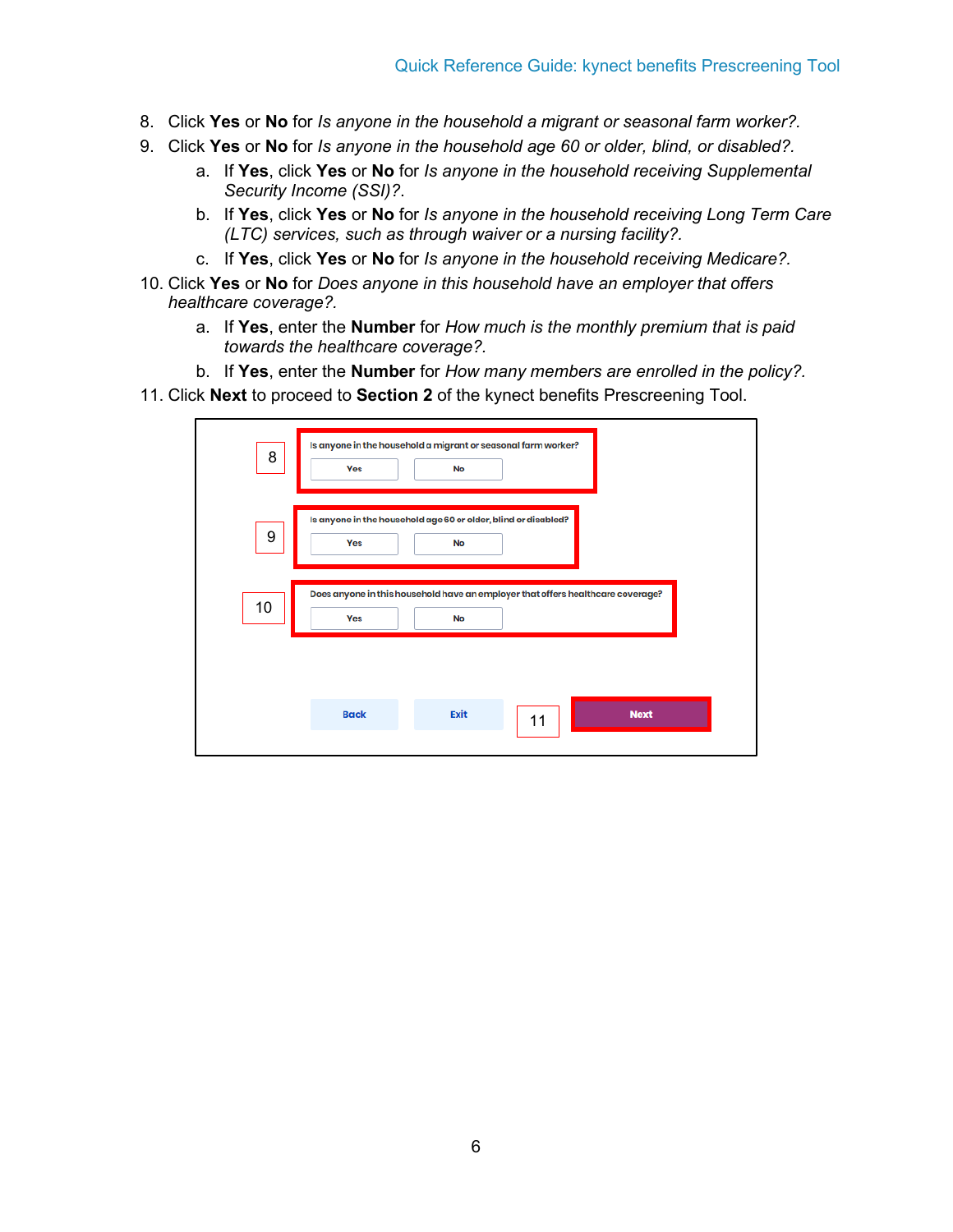#### <span id="page-6-0"></span>**2.2 Section 2: Income and Resource Details Screen**

The **Income and Resource Details** screen asks about the household's monthly gross income and current financial situation.

- 12. Enter the **Number** for *What is the household's combined monthly gross income (income before taxes) from working and other sources?.*
- 13. Enter the **Number** for *How much does the household have in checking/saving accounts and cash on hand?.*
- 14. Click **Next** to proceed to **Section 3** of the kynect benefits Prescreening Tool.

|                          | Languages: Arabio ((1, )   Bosnian (Bosanski)   Chinese (492)   English (English)   French (Français)   Russian (pecesi)   Somali (Somali)   Sparish (Español)   Vietnamese (Timg Vici) |  |
|--------------------------|-----------------------------------------------------------------------------------------------------------------------------------------------------------------------------------------|--|
| <b>PRESCREENING TOOL</b> |                                                                                                                                                                                         |  |
|                          | <b>Income &amp; Resource Details</b>                                                                                                                                                    |  |
|                          | Section 2 of 3<br>a sa na                                                                                                                                                               |  |
|                          |                                                                                                                                                                                         |  |
|                          | Complete the questions below about the household's income and resources.                                                                                                                |  |
| 12                       | What is the household's combined monthly gross income (income before taxes) from working and                                                                                            |  |
|                          | other sources?<br>s                                                                                                                                                                     |  |
|                          |                                                                                                                                                                                         |  |
|                          | How much does the household have in checking/saving accounts and cash on hand?                                                                                                          |  |
| 13                       | s                                                                                                                                                                                       |  |
|                          |                                                                                                                                                                                         |  |
|                          |                                                                                                                                                                                         |  |
|                          |                                                                                                                                                                                         |  |
|                          |                                                                                                                                                                                         |  |
|                          | 14<br>Exit<br><b>Back</b><br><b>Next</b>                                                                                                                                                |  |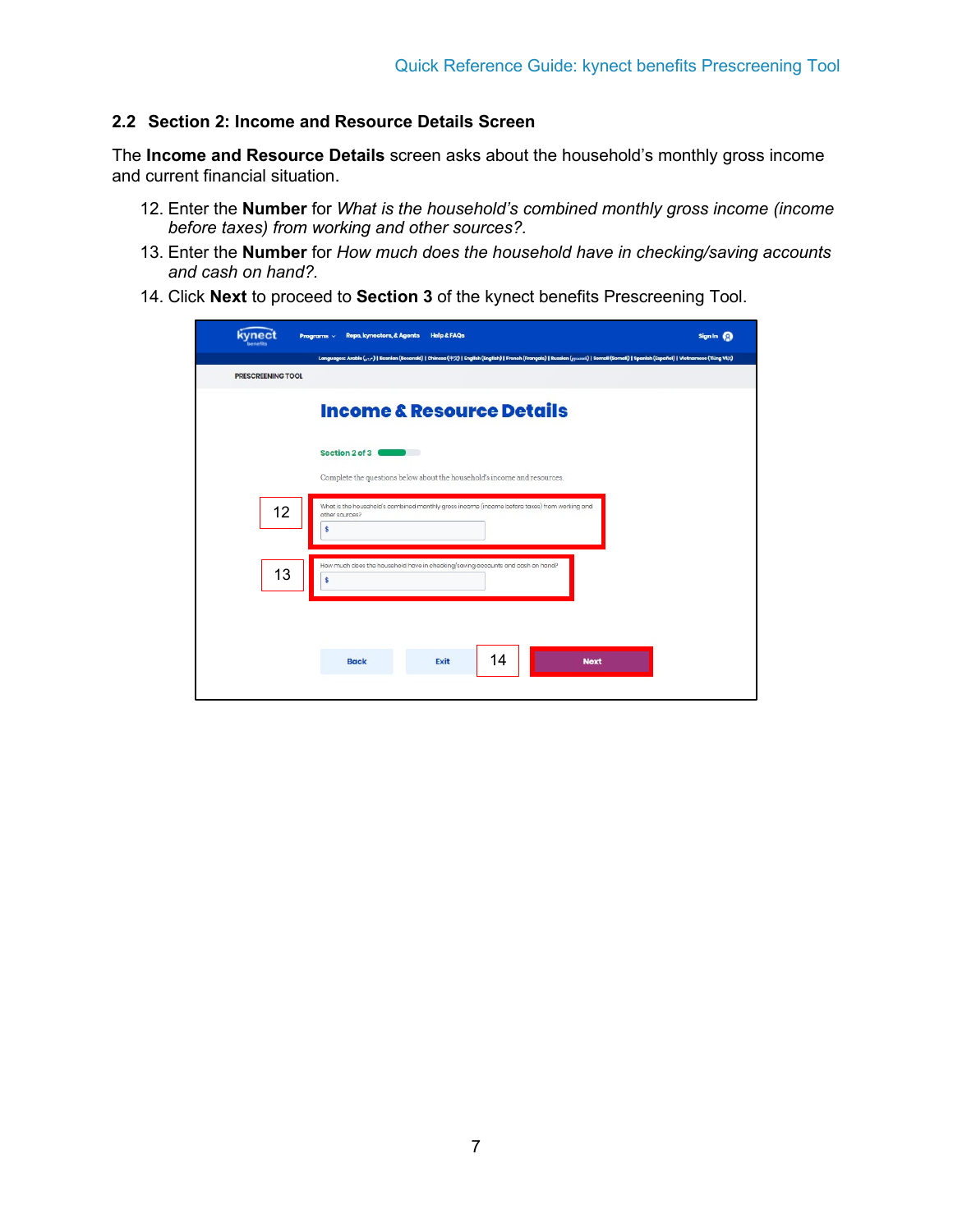#### <span id="page-7-0"></span>**2.3 Section 3: Expense Details Screen**

The **Expense Details** screen asks about the household's current expenses.

- 15. Enter the **Number** for *How much is the household's combined monthly shelter expense, such as rent or mortgage?.*
- 16. Click **Yes** or **No** for *Does the household pay for heating or cooling separate from rent or mortgage?.*
	- a. If **No**, click **Yes** or **No** for *Is the house billed for more than one utility expense?.*
- 17. Enter the **Number** for *How much is the household's combined monthly child care and/or dependent care expense?.*
- 18. Enter the **Number** for *How much is the household's combined monthly child support expense for children who are not part of the household?.*
- 19. Click **Submit** to submit the kynect benefits Prescreening Tool.

| Reps, kynectors, & Agents<br><b>Help &amp; FAQs</b><br>Programs v                                                                                                                                                     | Sign in @ |
|-----------------------------------------------------------------------------------------------------------------------------------------------------------------------------------------------------------------------|-----------|
| Languages: Arabio (دربر)   Bosnian (Bosanski)   Chinese (4x)   English (English)   French (Français)   Russian (syecessi)   Somail (Somail)   Spanish (Español)   Vietnamese (Tičng Vitt)<br><b>PRESCREENING TOOL</b> |           |
| <b>Expense Details</b>                                                                                                                                                                                                |           |
| Section 3 of 3 (<br>Complete the questions below about the household's expenses.                                                                                                                                      |           |
| How much is the household's combined monthly shelter expense, such as rent or mortgage?<br>15<br>\$                                                                                                                   |           |
| Does the household pay for heating or cooling separate from rent or mortgage?<br>16<br>Yes<br><b>No</b>                                                                                                               |           |
| How much is the household's combined monthly child care and/or dependent care expense?<br>17<br>Ś                                                                                                                     |           |
| How much is the household's combined monthly child support expense for children who are not part<br>of household?<br>18<br>Ŝ                                                                                          |           |
|                                                                                                                                                                                                                       |           |
| <b>Submit</b><br>Exit<br><b>Back</b><br>19                                                                                                                                                                            |           |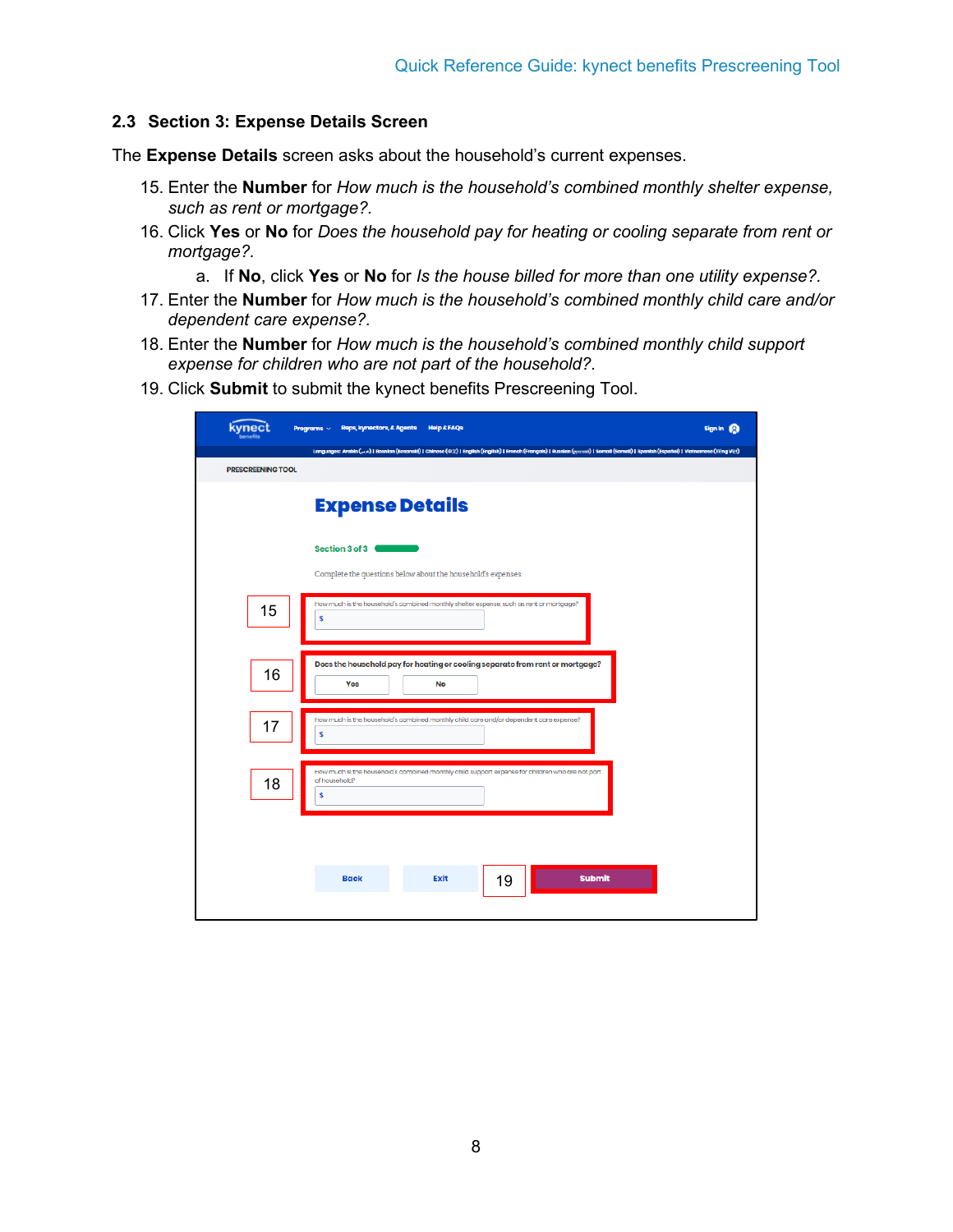#### <span id="page-8-0"></span>**2.4 Prescreening Results Screen**

Potential eligibility results display after submitting the kynect benefits Prescreening Tool. From here, Residents may anonymously browse plans or submit a formal benefits application.

20. Click **Browse Plans** to view plans and prices on the **Plan Search** screen.

|                          | Reps, kynectors, & Agents<br>Programs v                                | <b>Help &amp; FAQs</b>                                                                                                                                                                                      | Sign In @ |
|--------------------------|------------------------------------------------------------------------|-------------------------------------------------------------------------------------------------------------------------------------------------------------------------------------------------------------|-----------|
| <b>PRESCREENING TOOL</b> |                                                                        | Languages: Arable (الربر)   Bosnian (Bosanski)   Chinese (中文)   English (English)   French (Français)   Russian (gecssi)   Somali (Somali)   Spanish (Español)   Vietnamese (Tičng Vičt)                    |           |
|                          |                                                                        |                                                                                                                                                                                                             |           |
|                          | <b>Prescreening Results</b>                                            |                                                                                                                                                                                                             |           |
|                          | clicking the button below.                                             | See potential eligibility for the below programs. Take note of your results and apply for benefits by                                                                                                       |           |
|                          | once all information is collected.                                     | The Prescreening Tool is not an application. The results below do not guarantee you will or will not<br>(i) be eligible for benefits. We encourage you to apply for any program, as your results may change |           |
|                          | Medicaid/KCHIP                                                         |                                                                                                                                                                                                             |           |
|                          | · Potentially Eligible<br>income.                                      | . You may be eligible for time-limited Medicaid if you have medical expenses which exceed your monthly<br>. For Medicaid, an individual is considered to be elderly if they are age 65 years or older.      |           |
| 20                       | <b>Browse Plans</b>                                                    |                                                                                                                                                                                                             |           |
|                          | <b>SNAP</b>                                                            |                                                                                                                                                                                                             |           |
|                          | · Potentially Eligible<br>bodied adult (age 18-49) without dependents. | . To be eligible for SNAP, all adults age 18-59 must register for, look for, and accept work.<br>. You may be required to participate in the SNAP Employment and Training program if you are an able-       |           |
|                          |                                                                        |                                                                                                                                                                                                             |           |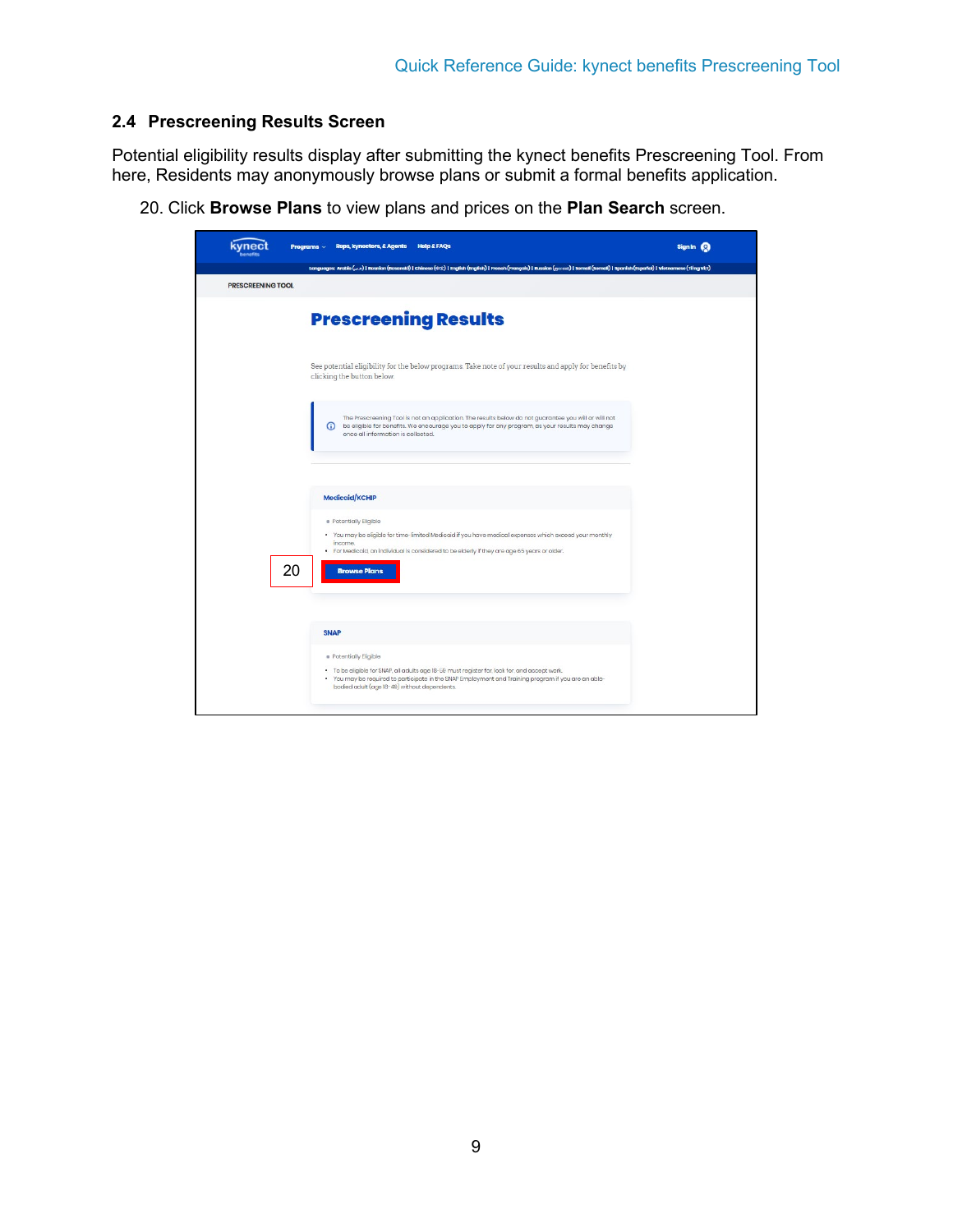## <span id="page-9-0"></span>**2.5 Browse and Compare Plans**

The Browse Plans feature allows users to search for and compare Managed Care Organization (MCO) plans.

- 21. Click **Compare** to select a plan to compare.
- 22. Click **Compare Plans** to compare the selected plans.

| kvnec                                                                                 | <b>Browse Plans</b>                                                                            |                |                                                                                                                                                                                                             |
|---------------------------------------------------------------------------------------|------------------------------------------------------------------------------------------------|----------------|-------------------------------------------------------------------------------------------------------------------------------------------------------------------------------------------------------------|
|                                                                                       |                                                                                                |                | Longuages: English (English) <                                                                                                                                                                              |
|                                                                                       | Eligible Medicaid members can choose from the below MCO plans. This is a preview of the plans. |                |                                                                                                                                                                                                             |
| <b>2021 Plan Search</b>                                                               |                                                                                                |                |                                                                                                                                                                                                             |
|                                                                                       | MCO. You want to make sure that your dector is available to you at the lowest cost possible.   |                | Before choosing a plan, please check the MCO's directory of providers (dectors, nurse practitioners, hospitals) for each plan. This is the most up to date list of providers that are available through the |
| <b>Primary Care Physician (PCP)</b>                                                   | You may also select a Primary Care Physician (PCP) while choosing an MCO plan.                 |                |                                                                                                                                                                                                             |
| <b>Choose PCP</b>                                                                     |                                                                                                |                |                                                                                                                                                                                                             |
| <b>Plan Results</b>                                                                   |                                                                                                |                |                                                                                                                                                                                                             |
| <b>Show Filters</b><br><b>Compare Plans</b><br><b>Export</b><br>(6) Insurance Company | 22                                                                                             | <b>Actions</b> |                                                                                                                                                                                                             |
| Authent 19<br>*****                                                                   | Anthem Blue Cross Blue Shield                                                                  | Compare        | 21                                                                                                                                                                                                          |
| Uniford<br>Houstheaver                                                                | UnitedHealthcare Community Plan                                                                | Compare        |                                                                                                                                                                                                             |
| <b>WWWICard</b><br>*****                                                              | <b>WellCare of Kentucky</b>                                                                    | Compare        |                                                                                                                                                                                                             |